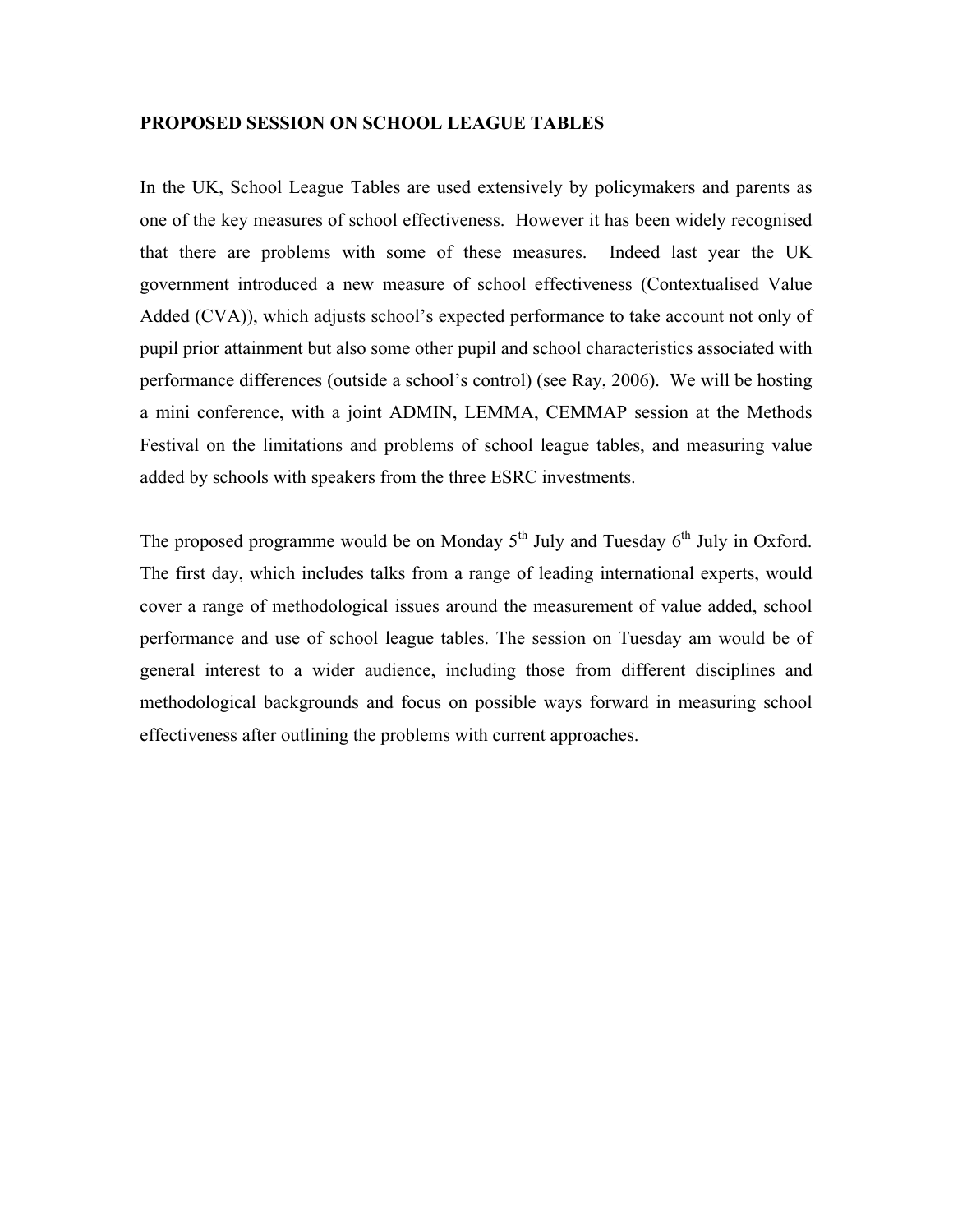# **Monday 5th July**

### **Session 1: (Chair: Lorraine Dearden)**

09.15 Introduction by Lorraine Dearden

09:20 Lorraine Dearden and Alfonso Miranda "Methodological issues with school league tables and contextualized value added: an overview of the UK system"

9:50 Herb Marsh, University of Oxford

10.35 Discussion

*10.45 refreshment break*

## **Session 2: (Chair: Andrew Chesher)**

11: 15 Flavio Cunha, University of Pennsylvania, Department of Economics.

12.00 Harvey Goldstein and George Leckie, 'The limitations of using school league tables to inform school choice in  $\overline{UK}$ : the social statisticians

12.30 Discussion

*12.45 Lunch*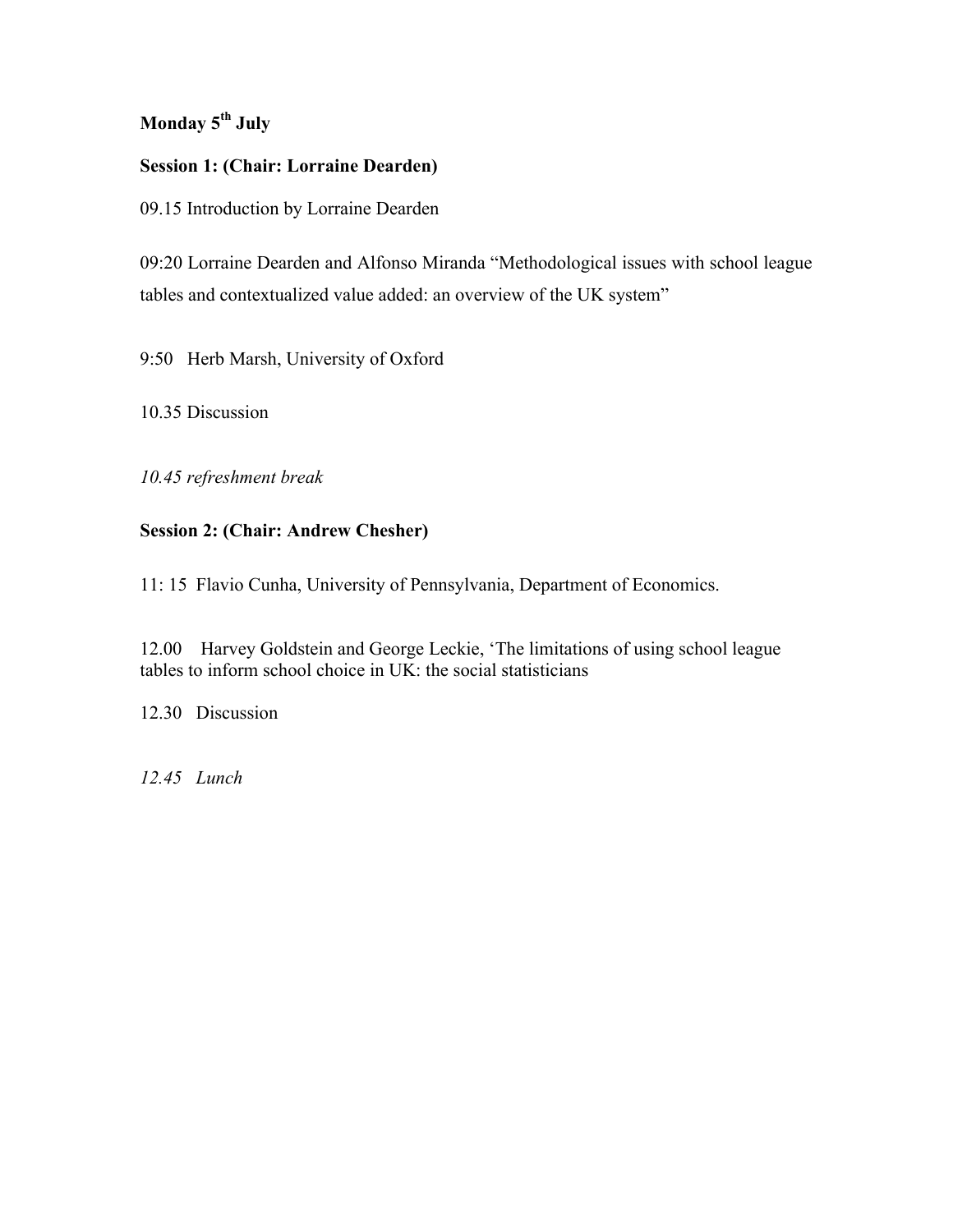### **Session 3 (Chair: Harvey Goldstein)**

13:45 Lorraine Dearden, Marcello Sartarelli**,** and Anna Vignoles, "Value added and choice among secondary schools in England. Evidence from population means"

14:30 James Brown, Institute of Education and Nikos Tzavidis, University of Manchester.

15:15 Discussion

*15:30 Break*

#### **Session 4 (Chair: Sami Berlinski)**

16:00 Jeff Smith, Department of Economics, University of Michigan "Methodological Issues on measuring Value Added: An international Perspective" **TO BE CONFIRMED**

17:00 Discussion

17:30 End

**Conference Dinner – venue to be confirmed**